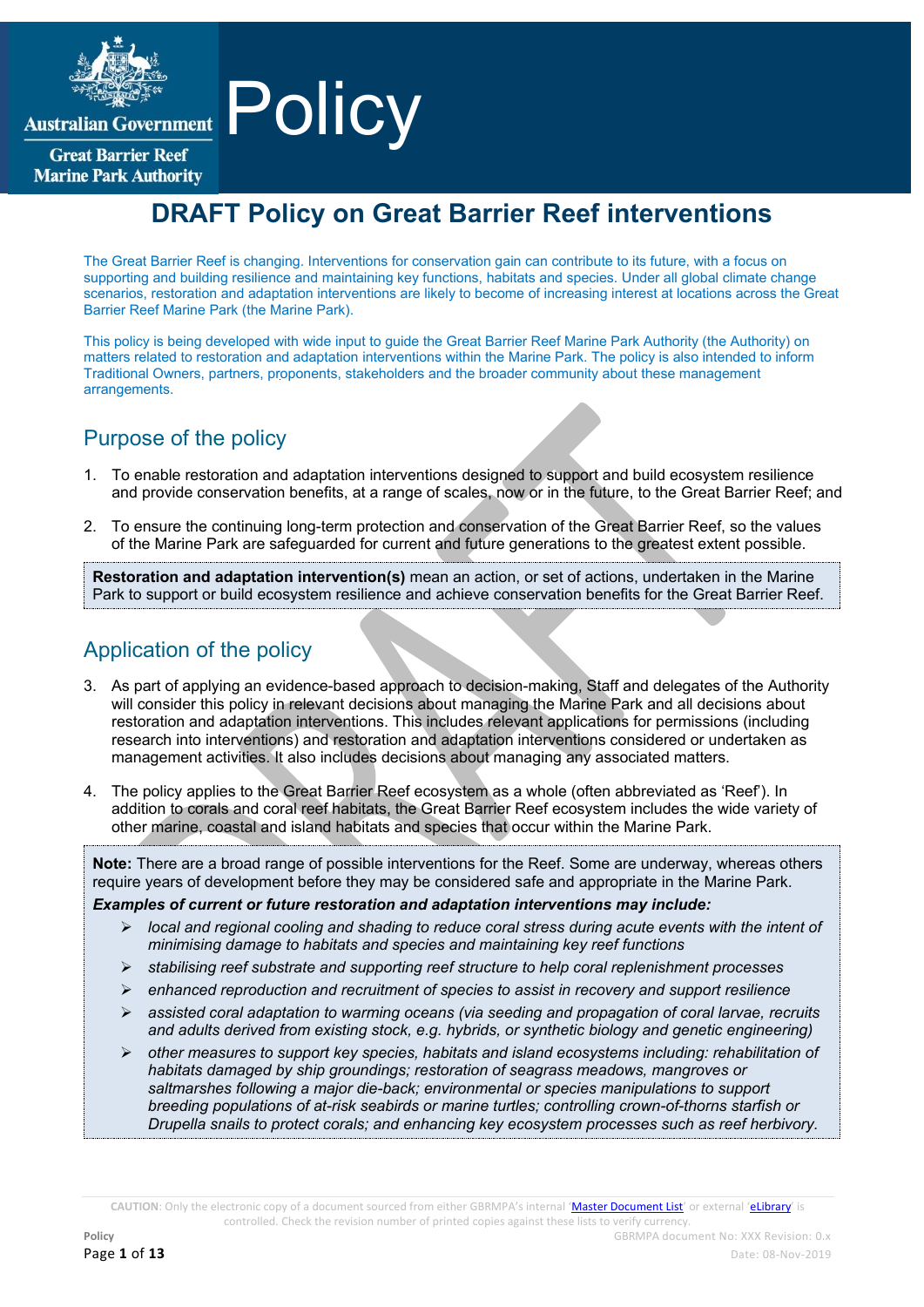# Where Reef interventions fit in managing the Marine Park

- 5. Mitigating human-induced climate change through effective emissions reduction and decarbonising the global economy remains the [most urgent and critical need for the Great Barrier Reef's future](http://elibrary.gbrmpa.gov.au/jspui/handle/11017/3460), irrespective of the success or otherwise of restoration and adaptation interventions being considered for the Reef.
- 6. In addition to continuing strong foundational management, such as Marine Park zoning and compliance, investigating a strategic interventionist approach is now imperative to try to increase the resilience of the Great Barrier Reef to ongoing and future impacts and help prevent or reverse the degradation of Reef ecosystems.
- 7. The Authority considers restoration and adaptation interventions likely to be an integral part of its work on protection and conservation of the Great Barrier Reef into the future.
- 8. The Authority recognises restoration and adaptation interventions as a purpose for ecologically sustainable use under the Commonwealth *Great Barrier Reef Marine Park Act 1975*.
- 9. The role of the Authority is to assess and permit, authorise and potentially undertake restoration and adaptation interventions for the purposes of managing the Marine Park.
- 10. The main purpose of restoration and adaptation interventions in the Marine Park is to help support and build ecosystem resilience and seek to achieve conservation benefits for the Great Barrier Reef. The Authority also encourages restoration and adaptation interventions that provide secondary benefits to Indigenous and historic heritage, and social and economic values.
- 11. Restoration and adaptation interventions may be done with, or by, other government agencies, Traditional Owners, researchers and experts, industries (especially those who rely on the Reef for their livelihood), communities, other organisations and individuals.

# Strategic guidance to maximise outcomes for the Reef

- 12. The Authority will seek to adaptively manage restoration and adaptation interventions using risk-based processes, which are socially and culturally responsible and open to public scrutiny. This includes enabling action and innovation while seeking to minimise the risks from any failures that might occur in this emerging area of science, technology and practice.
- 13. The Authority considers restoration and adaptation interventions should be implemented in a staged way, with low-risk interventions implemented and assessed for effectiveness first, whilst higher-risk interventions will require pilot studies and proof of concept before they are considered for full-scale implementation in the Marine Park.
- 14. The Authority encourages intervention action where and when the anticipated conservation benefits to the Reef of the restoration and adaptation intervention outweigh the associated risks. Considerations include:
	- a. The anticipated conservation benefits now, or its contribution towards realising conservation benefits in the future.
	- b. The current and probable range of future conditions of Marine Park values under likely climate change scenarios and the effect of cumulative impacts.
	- c. Whether short and long term risks of action can be avoided, mitigated or minimised to a level deemed acceptable by the Authority as far as reasonably practicable.
	- d. The high value of the Great Barrier Reef ecosystem for its intrinsic, environmental, cultural, social and economic values and the need to minimise impacting such values where possible.
	- e. Whether intervention is needed at the proposed location(s) or natural processes are likely to be sufficient.
	- f. The risks of inaction. There may be circumstances under which no action is considered inappropriate and not in line with management responsibilities.
- 15. The following types of interventions are currently not supported in the Marine Park, either because the known environmental risks are considered unacceptable, or there is significant uncertainty about potential impacts: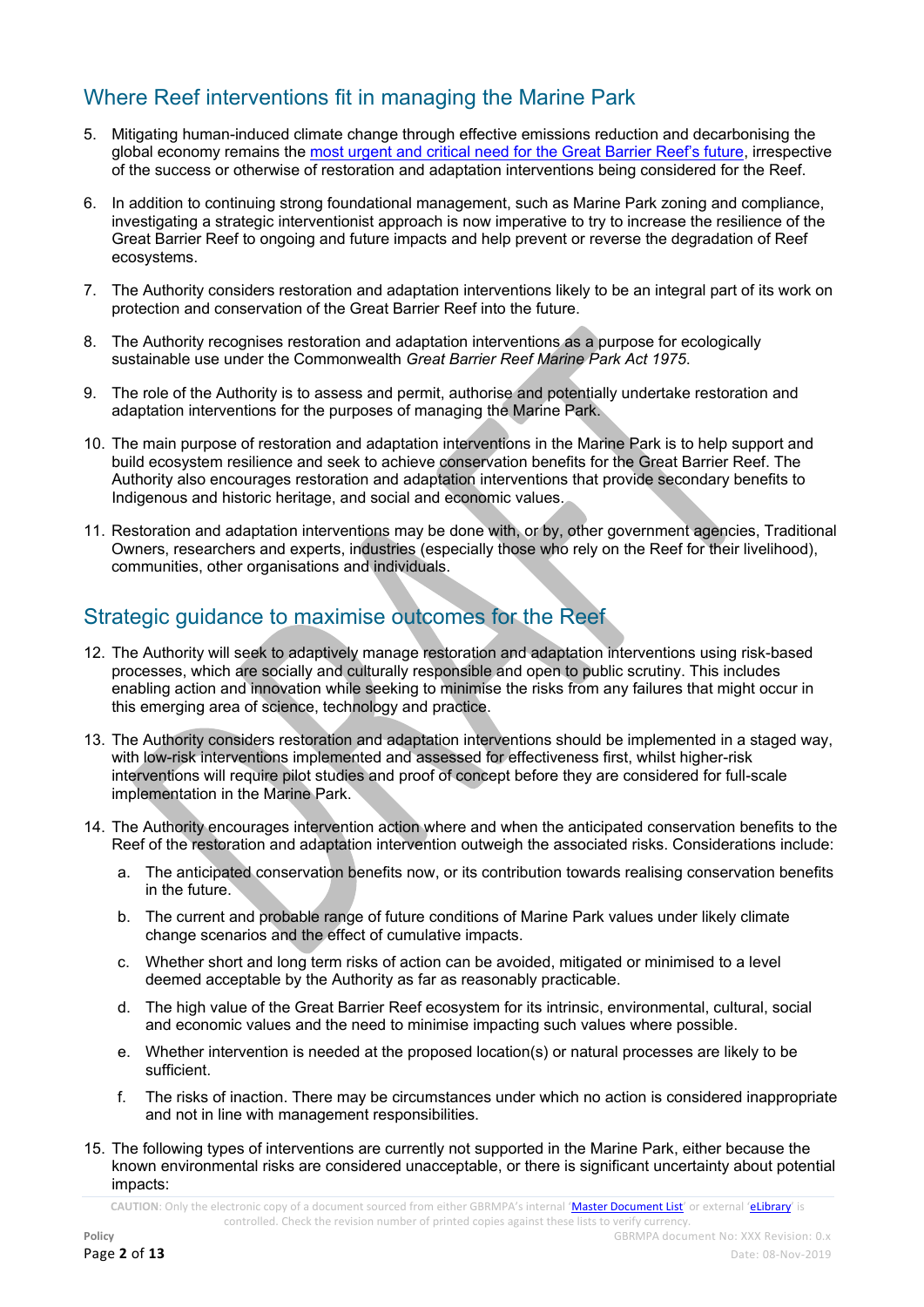- a. Introduction of non-native species or genotypes from areas outside the Marine Park (e.g. the Red Sea).
- b. Introduction of natural or bioengineered pathogens or viruses (e.g. as biological control agents).
- c. Use of material that is likely to introduce marine pests.
- d. Interventions that could artificially increase endemic species (e.g. *Drupella* spp.) to outbreak levels.
- e. Introduction of chemicals or minerals to encourage localised phytoplankton blooms.
- f. Experimental trials that are very high risk, especially in sensitive environments, at high value locations or in areas with high connectivity to other habitats.

**Notes:** This list is not exhaustive, and is subject to change. Risk categories are in paragraph 27 of this policy.

If, in future years, uncertainty about impacts is adequately reduced, or environmental risks can be mitigated or minimised to a level deemed acceptable by the Authority, these types of interventions may be considered.

- 16. Under Marine Park legislation, the Authority will determine when to start, modify and stop an intervention activity for the purposes of management. Under the Authority's permissions system, the Authority will decide on whether to grant or refuse a Commonwealth Marine Park permission, the conditions relating to the conduct of a restoration or adaptation intervention and can suspend or revoke the permission.
- 17. Depending on factors such as the location(s) and nature of the proposed activities, restoration and adaptation interventions may also require additional approvals under other local, State or Commonwealth regulatory regimes (e.g. for the Great Barrier Reef Coast Marine Park, sea dumping, fisheries, gene technology).
- 18. The Authority will provide strategic guidance and oversight of current and future restoration and adaptation interventions in the Marine Park. This includes environmental, ethical, social and culturally responsible considerations, such as:
	- a. Ensuring the focus of collective efforts is on helping to maximise ecosystem resilience and support a functioning Great Barrier Reef ecosystem into the future. In particular, encouraging interventions that benefit one or more species, habitat location or ecological process by minimising harm and vulnerabilities; restoring and repairing damage; or increasing the ability to adapt to a changing climate.
	- b. Supporting and encouraging the consideration and involvement of Traditional Owners in all stages of restoration and adaptation interventions in the Marine Park. Traditional Owners have cared for their sea country and heritage for tens of thousands of years.
	- c. Guiding what interventions are deployed where and when, using available information and in consultation with stakeholders, to maximise conservation outcomes for the Reef.
	- d. Setting priority targets for restoration and adaptation interventions efforts. The Authority considers coral reefs a current priority target given their critical state and role as the cornerstones of the Great Barrier Reef's broader values. Seagrass meadows and at-risk marine turtle and seabird populations are additional targets, and other priority targets will be identified as required.
	- e. Working with partners and supporting efforts to identify interventions with the highest likely positive outcomes for the Reef and all the values connected to it, and to reduce critical uncertainty around the intervention performance, costs and risk.
	- f. Being forward-looking and realistic regarding the ability of species, habitats and the ecosystem to withstand or recover from damage. In instances where recovery to a pre-disturbance condition is not considered realistic, goals may focus instead on achieving a level of biodiversity and ecosystem function to meet the needs of the species and people at a given site.
	- g. Engaging positively with risk to enable innovation and progress of restoration and adaptation interventions whilst balancing the risks, the social acceptability implications, ethics of decisions and potential trade-offs that may be required.
	- h. Encouraging activities and innovation to develop, trial, demonstrate, improve and where appropriate scale up interventions tools and actions for potential application across the Marine Park. Innovation, cooperation and engagement are important to help fast-track the identification and delivery of intervention tools and actions quickly while minimising potential negative impacts.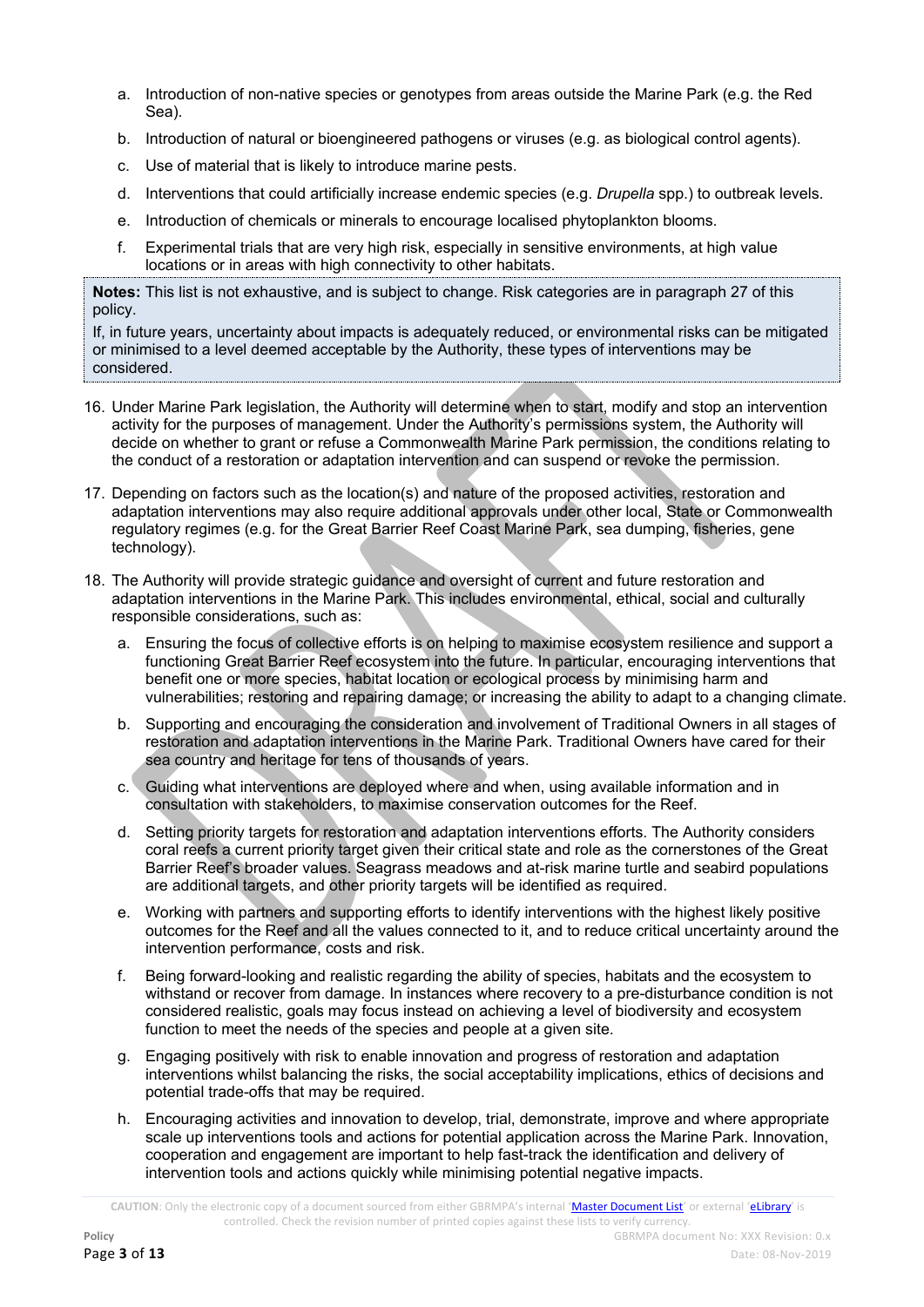- i. Adapting management of interventions based on best available science, and feedback and learning, and by using decision support tools as they become available such as the Reef-[wide 'resilience](http://www.gbrmpa.gov.au/our-work/reef-strategies/managing-for-a-resilient-reef)  [network'](http://www.gbrmpa.gov.au/our-work/reef-strategies/managing-for-a-resilient-reef) (in development). Such a tool could assist in the long-term selection, prioritisation and intervention deployment decisions and in using results from monitoring to improve interventions as they are occurring or when necessary stop interventions.
- j. Building public acceptance and social licence through education, sharing knowledge of interventions and encouraging others to keep the public informed of successes and failures, and encouraging participation in trials where appropriate.
- k. Where appropriate, encouraging collaboration between relevant parties in employing multiple and varied restoration and adaptation interventions that work together to increase conservation benefits within or beyond the area directly impacted by the intervention. This may include leveraging synergies in logistics and operations to increase conservation benefits for the same level of investment.
- l. Coordinating across the Authority's programs (e.g. compliance, crown-of-thorns starfish control, restoration and adaptation interventions being undertaken by management) to maximise synergies and efficiencies that help the Reef and avoid duplication of effort.
- 19. There are a spectrum of anticipated conservation benefits from restoration and adaptation interventions. This includes low conservation yield interventions (such as demonstration sites) that are designed to aid in realising higher conservation benefits by building public understanding and support for the development and deployment of more effective interventions into the future.
- 20. The Authority supports early deployment of interventions on a risk-based approach, given the urgent need to do more to help the Reef. There can be value in small- to medium-scale interventions, particularly if they are delivered quickly to help protect existing Reef resilience and slow the decline in Reef condition.
- 21. The Great Barrier Reef is still resilient, and the Authority recognises this provides an opportunity to develop new interventions that are designed to help retain and facilitate this resilience. The Authority supports such efforts aiming to minimise harm and preserve as much of the Reef's ecological functions as possible so that additional, potentially complex and more high risk attempts at restoration may not be necessary.

# Our approach to adaptively managing interventions

- 22. In delivering and enabling restoration and adaptation interventions, the Authority aims to exemplify worldclass practice and ensure planning and management approaches are adapted where necessary and provide robust governance.
- 23. The Authority is committed to ensuring the joint management arrangements between the Authority and the Queensland Government remain effective, efficient and adaptive into the future for managing current and future restoration and adaptation interventions.

### **Traditional Owners and restoration and adaptation interventions**

- 24. The Authority recognises that establishing effective and meaningful partnerships with Traditional Owners in all stages of restoration and adaptation interventions is essential to protect cultural and heritage values, while conserving biodiversity and enhancing the resilience of the Great Barrier Reef.
- 25. The Authority actively supports Aboriginal and Torres Strait Islander aspirations, including the protection of heritage values, by:
	- a. Helping to identify and advance opportunities for co-management and benefits to Traditional Owners in delivering restoration and adaptation interventions.
	- b. [Asking first](http://www.environment.gov.au/resource/ask-first-guide-respecting-indigenous-heritage-places-and-values) and [engaging early](http://environment.gov.au/epbc/publications/engage-early) with Traditional Owners on interventions work and future direction and encouraging others to do likewise. This helps to ensure the advice of Traditional Owners is understood to protect against damage to Indigenous heritage values.

**CAUTION**: Only the electronic copy of a document sourced from either GBRMPA's internal '[Master Document List](http://qudos/masterdocumentlist/)' or external '[eLibrary](http://elibrary.gbrmpa.gov.au/jspui/)' is controlled. Check the revision number of printed copies against these lists to verify currency.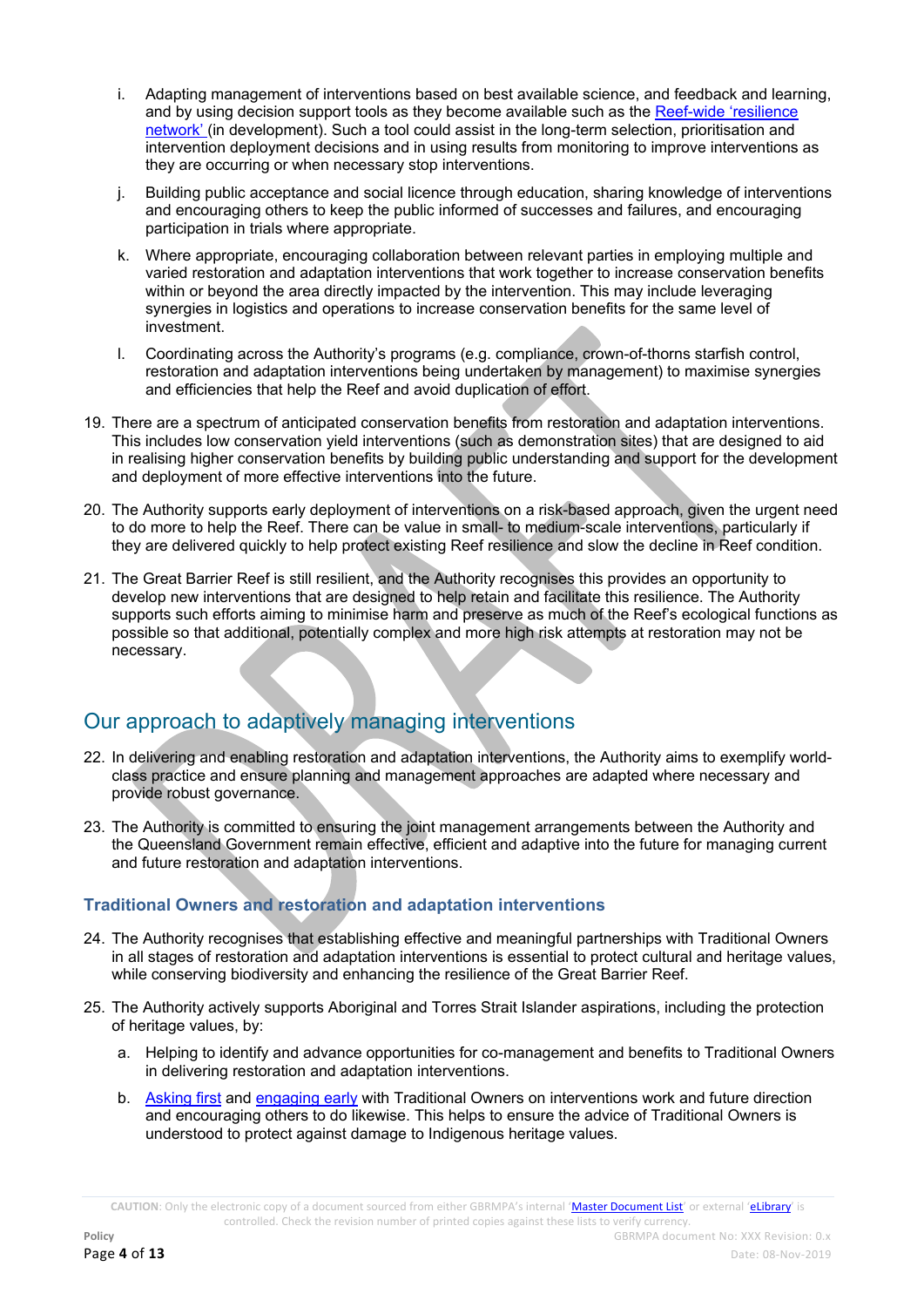c. Seeking to ensure relevant Traditional Owners are given opportunities to contribute to the planning and implementation of restoration and adaptation interventions in their sea country and where possible are involved as partners.

### **Fostering partnerships**

26. The Authority strives to foster partnerships for action and innovation with Traditional Owners, other government agencies, scientists, industries, not-for-profit organisations and Great Barrier Reef communities. The Authority strongly encourages others involved in restoration and adaptation interventions to identify opportunities for participation by these individuals and groups at all stages including design, deployment and evaluation.

### *Recent examples of fostering partnerships:*

The involvement of Wuthathi and Kemerkemer Meriam Nation (Ugar, Mer, Erub) Traditional Owners is crucial to the success of the Raine Island Recovery Project. In 2018–19, Traditional Owners were employed as rangers on all seven trips to assist the Reef Joint Field Management Program with species recovery work. Eroded areas were fenced off to stop nesting green turtles falling over rocky edges, and to guide the turtles back towards the beach on a safe path.

In 2018, the Australian Government supported the concept feasibility phase for the development of the Reef Restoration and Adaptation Program to investigate the best science and technology options to help the Great Barrier Reef resist, repair and recover. This collaborative program brings together Australia's leading experts to scope possibilities for restoration and adaptation interventions of coral reefs in the Marine Park. The outcome will inform further investment in reef resilience and adaptation science.

### **Managing risk**

- 27. Some restoration and adaptation interventions under consideration for possible future deployment in the Marine Park are unprecedented, complex and potentially harmful if they are not appropriately managed. The Authority fully recognises this and will continue to improve the processes for managing interventions and assessing risks; providing transparent, risk-based decision-making that considers all relevant values and factors and carefully identifies, evaluates and manages all types of risk. This includes risks associated with unintended consequences, cumulative impacts, and technical delivery risks. Where relevant, it also includes consideration of scale and of potential impacts in other Australian and overseas jurisdictions.
- 28. The Authority applies the following risk categories to restoration and adaptation interventions:

**Low risk:** in general, low risk activities will not require Great Barrier Reef specific pilot studies as proof of concept has already been established or they are inherently low risk.

**Medium risk:** these activities will generally require proof of concept, and may require initial small-scale pilot studies are encouraged at any suitable location(s).

**High risk:** these activities will require proof of concept and projects must have an initial small-scale pilot study in the Great Barrier Reef with evidence to support effective and appropriate controls to mitigate/minimise risks.

**Very high risk:** these activities will require a cautious approach and will only proceed where relevant risks have been identified, and mitigation measures and contingency plans developed that reduce all risks to an acceptable level. For these very high risk activities, there is generally not enough knowledge and significant uncertainty, and the Authority recognises these projects have the potential to cause irreversible damage to the values of the Marine Park. For these reasons, some higher risk interventions are not currently supported in the Marine Park; a non-exhaustive list is provided in paragraph 14 of this policy.

*Example of the application of these risk categories: In th[e Reef Intervention Application Guidelines](http://elibrary.gbrmpa.gov.au/jspui/bitstream/11017/3420/5/v1-Applications-for-restoration_adaptation-projects-%28Joint%29.pdf) as updated from time to time, the above risk categories are the basis for the risk and assessment approach likely to be applied to particular activities when seeking permission (see Table 1 of the Guidelines). Individual project risk is determined through a risk assessment [procedure for the joint permissions system](http://elibrary.gbrmpa.gov.au/jspui/handle/11017/3231) which may differ depending on the temporal and spatial scale of the activity and the proposed location(s).*

**CAUTION**: Only the electronic copy of a document sourced from either GBRMPA's internal '[Master Document List](http://qudos/masterdocumentlist/)' or external '[eLibrary](http://elibrary.gbrmpa.gov.au/jspui/)' is controlled. Check the revision number of printed copies against these lists to verify currency.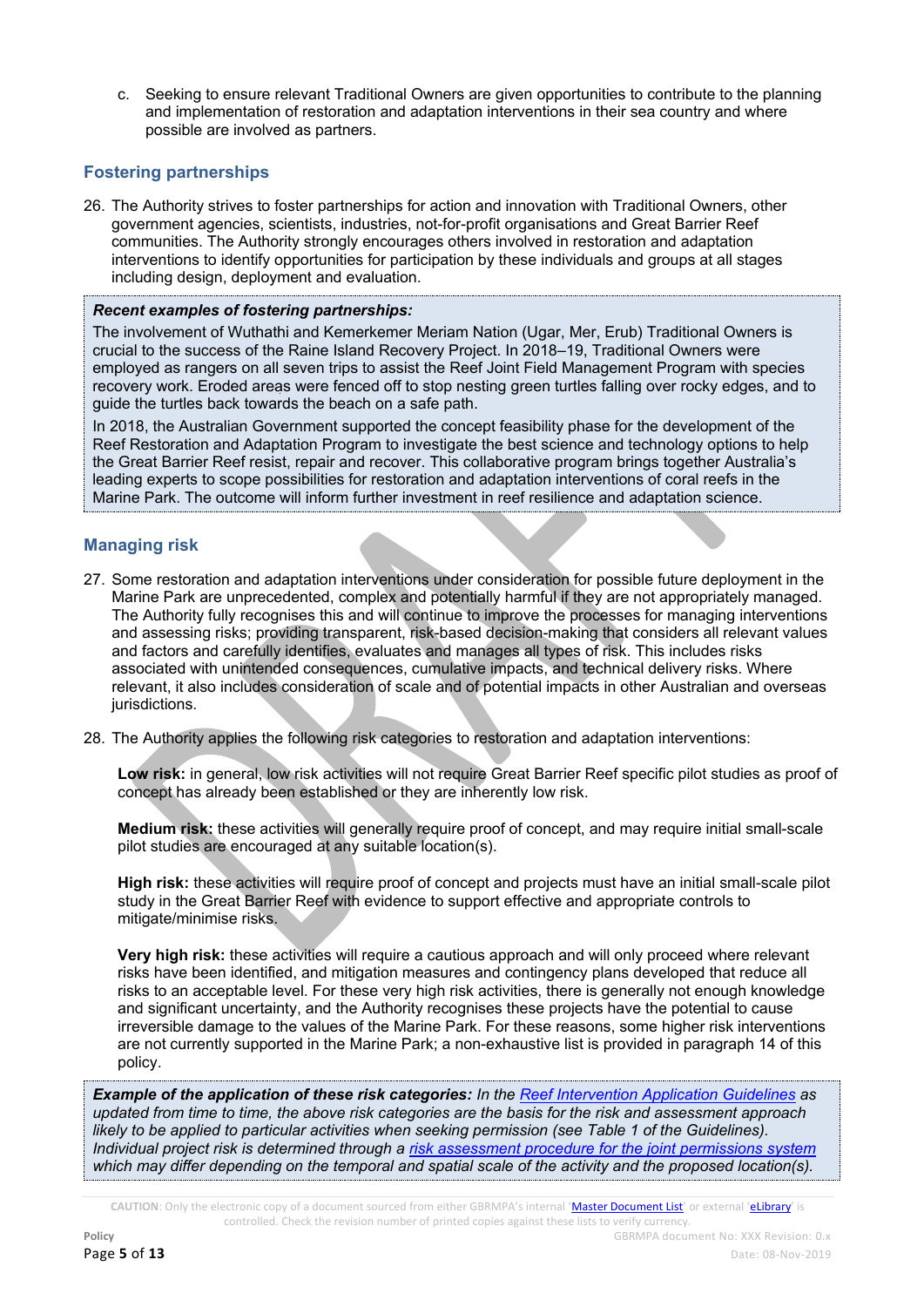### **Transparency and engagement**

- 29. To help build and maintain public trust, and demonstrate best practice probity, the Authority is committed to transparency and improving pathways and opportunities for engagement and broad consultation on restoration and adaptation interventions. This includes:
	- a. Raising public awareness of interventions being considered, underway or completed. This includes encouraging partners and proponents to provide information online about interventions under development for potential use in the Marine Park in the future or the ongoing overall results of the work as it becomes available, any associated audits or reviews, and risk management and decisionmaking relating to interventions.
	- b. Making publicly available information about restoration and adaptation interventions being undertaken by, or on behalf of, the Authority.
	- c. Making publicly available information about applications received for restoration and adaptation interventions in the Marine Park and any permission granted for interventions. The Authority [consults](http://www.gbrmpa.gov.au/about-us/consultation)  [the public](http://www.gbrmpa.gov.au/about-us/consultation) on a range of matters, including some permit applications.
- 30. The Authority has in place engagement arrangements, and will use or supplement these to help ensure the Authority understands community views on interventions and that decision-making takes account of social, cultural and economic factors, as well as broader ecological considerations. The Authority may facilitate or encourage:
	- a. Engagement activities on restoration and adaptation interventions, as required, to provide for transparency and deliberation on specific technologies and higher risk intervention approaches.
	- b. Using approaches such as citizen science and demonstration sites, where the public can observe restoration in practice.
	- c. Monitoring of public attitudes and perceptions, and giving due consideration to this in managing restoration and adaptation interventions. This may include awareness of and attitudes towards interventions (generally and specific options), and any concerns about efficacy and potential impacts.

### **Monitoring and adapting**

- 31. The Authority recognises there is potential for some unintended and adverse impacts, and that not all restoration or adaptation interventions may be successful. It is as important to learn from these instances as it is to learn from successes. This requires effective monitoring, evaluations and reviews.
- 32. The Authority is working to adaptively and pre-emptively manage restoration and adaptation interventions in the Marine Park. To support this, the Authority requires relevant programs, and restoration and adaptation interventions to include robust monitoring and reporting and so expects:
	- a. Measurable goals and objectives of specific programs and projects are articulated and the efficacy of achieving desired outcomes is evaluated. This will inform adaptive management of the Marine Park and future restoration and adaptation interventions.
	- b. Reporting to the Authority of implementation progress and monitoring results of all restoration and adaptation interventions, including processes to aid timely reporting of any unintended or adverse impacts detected. This includes during a permitted activity or authorised activity to allow for appropriate and timely actions to manage risks.
	- c. Outcomes of restoration and adaptation interventions to be made publicly-available in a timely manner for others to access and use, wherever possible.

# How restoration and adaptation will be considered – specific principles

33. Restoration and adaptation intervention may be required in different locations or regions across the Great Barrier Reef. Decisions on particular locations should contribute to maintaining or enhancing the condition and resilience of those locations; and/or providing a conservation benefit by maximising regional or Reefwide ecological resilience (e.g. through connectivity) even if that location does not specifically benefit. To achieve this, restoration and adaptation interventions should be conducted in a manner that best aligns

**CAUTION**: Only the electronic copy of a document sourced from either GBRMPA's internal '[Master Document List](http://qudos/masterdocumentlist/)' or external '[eLibrary](http://elibrary.gbrmpa.gov.au/jspui/)' is controlled. Check the revision number of printed copies against these lists to verify currency.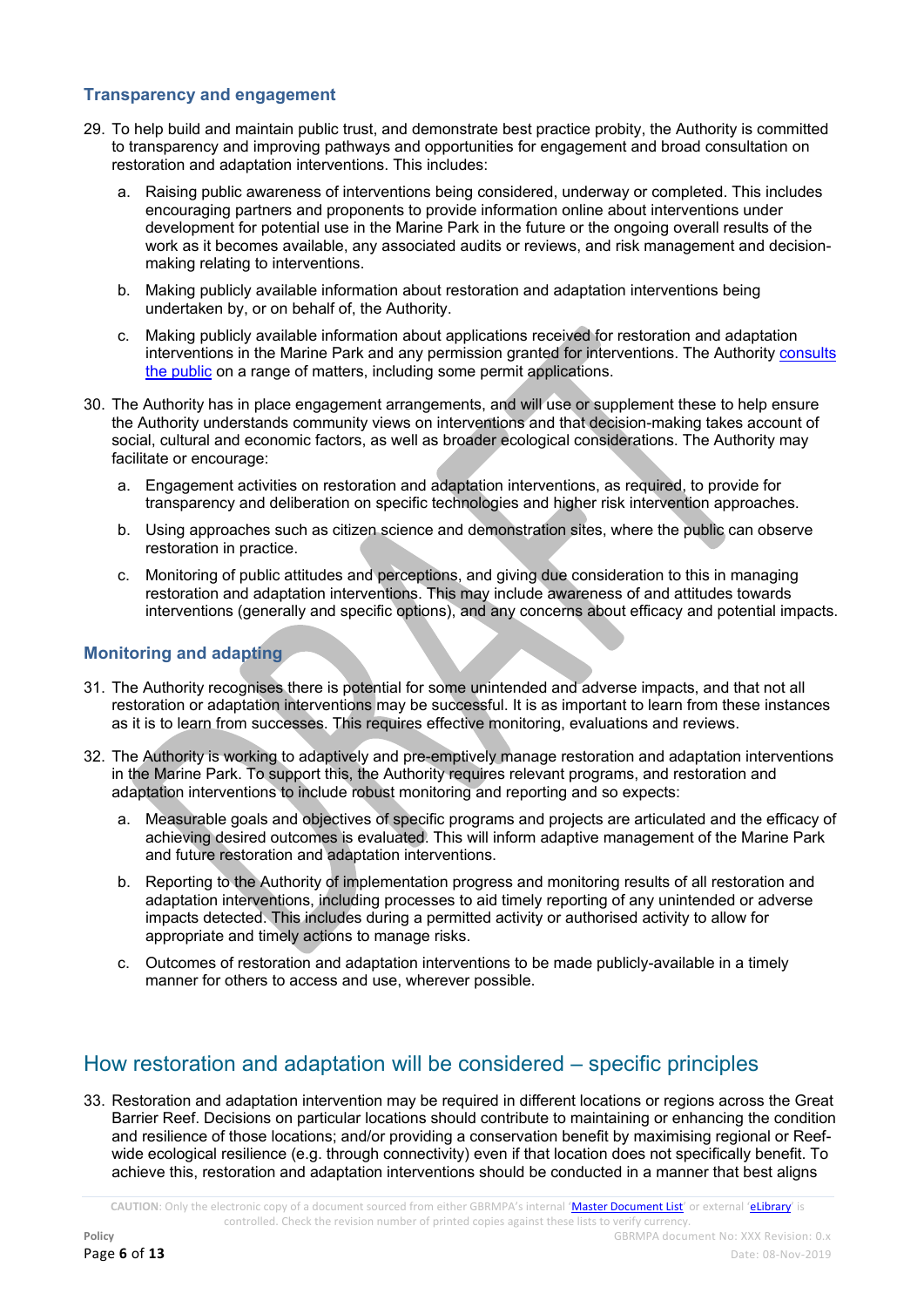with the objectives of any management tools for the location(s). Considerations related to key tools are detailed below:

- 34. **Zoning Plans:** The Authority may grant permissions for others to undertake restoration and adaptation interventions under the Zoning Plan. In addition the Authority can undertake restoration and adaptation interventions as management activities, or authorise the undertaking of management activities, under section 5.4 of the *[Great Barrier Reef Marine Park Zoning Plan 2003](http://hdl.handle.net/11017/3547)*.
- 35. Depending on the degree to which restoration and adaptation interventions are anticipated to protect and conserve the Great Barrier Reef, it is feasible that interventions could be in line with the 'conservation', 'protection' and potentially even 'preservation' aspects (as relevant) to the first listed objective of all zones in the Marine Park.

**Note:** For example, 'the first listed objective' for the Marine National Park Zone (known as 'green zones') provides for the protection of the natural integrity and values of the area, generally free from extractive activities.

- 36. Restoration and adaptation interventions are considered on a case-by-case assessment which takes into consideration not only the above 'conservation', 'protection' and 'preservation' aspects, but also multiple use as reflected in the other aspects of the objectives of the zone types. In allowing restoration and adaptation interventions it may be appropriate that use of those zones that allow the greatest range of use (e.g. General Use Zone) should be considered before more highly protected zones (e.g. Marine National Park Zone). Additional guidance relating to objectives of more highly protected zones is identified below:
	- **a. Buffer Zone and Marine National Park Zone:** The objectives of both these zone types include 'the protection of the natural integrity and values of the area', being 'generally free from extractive activities' and providing opportunities for 'certain activities, including the presentation of the values of the Marine Park, to be undertaken in relatively undisturbed areas'.

A proposed restoration and adaptation intervention for a location in the Marine National Park Zone and Buffer Zone is more likely to be considered an acceptable risk where:

- i. it is expected to maintain or improve protection and conservation for that specific location and its key values and/or achieve a conservation benefit to the region; and
- ii. any extractive activities related to the intervention are minimised to a level deemed acceptable by the Authority and must comprise an essential component of the intervention activity; and
- iii. impacts on other activities, including the presentation of the values, are minimised as far as practicable and the intervention is ultimately intended to maintain or improve those presentation values and/or enables people to understand, appreciate, support and assist with restoration and adaptation interventions.
- **b. Scientific Research Zone:** The objectives of this zone type include 'the protection of the natural integrity and values of the area', being 'generally free from extractive activities' and providing opportunities 'for scientific research to be undertaken in relatively undisturbed areas'. A proposed restoration and adaptation intervention for a location in a Scientific Research Zone is more likely to be considered an acceptable risk where:
	- i. it is expected to maintain or improve protection and conservation for that specific location and its key values and/or achieve a conservation benefit to the region; and
	- ii. any extractive activities related to the intervention are minimised to a level deemed acceptable by the Authority and must comprise an essential component of the intervention activity; and
	- iii. it mitigates, where possible, impacts on other research being conducted there.
- **c. Preservation Zone:** The Authority anticipates it will become increasingly difficult to achieve the objective to 'preserve the natural integrity and values of areas' of the Marine Park through nonintervention, and so is prepared, if essential, to consider implementing restoration and adaptation interventions in Preservation Zones. The objectives of this zone type also include being 'generally undisturbed by human activities'. A proposed restoration and adaptation intervention would only be considered for a location in a Preservation Zone if:
	- i. it is expected to achieve a high degree of protection and conservation for that specific location and its key values through a strong location-specific benefit and/or benefit the regional ecosystem most by the action being directly deployed at that particular site; and

**CAUTION**: Only the electronic copy of a document sourced from either GBRMPA's internal '[Master Document List](http://qudos/masterdocumentlist/)' or external '[eLibrary](http://elibrary.gbrmpa.gov.au/jspui/)' is controlled. Check the revision number of printed copies against these lists to verify currency.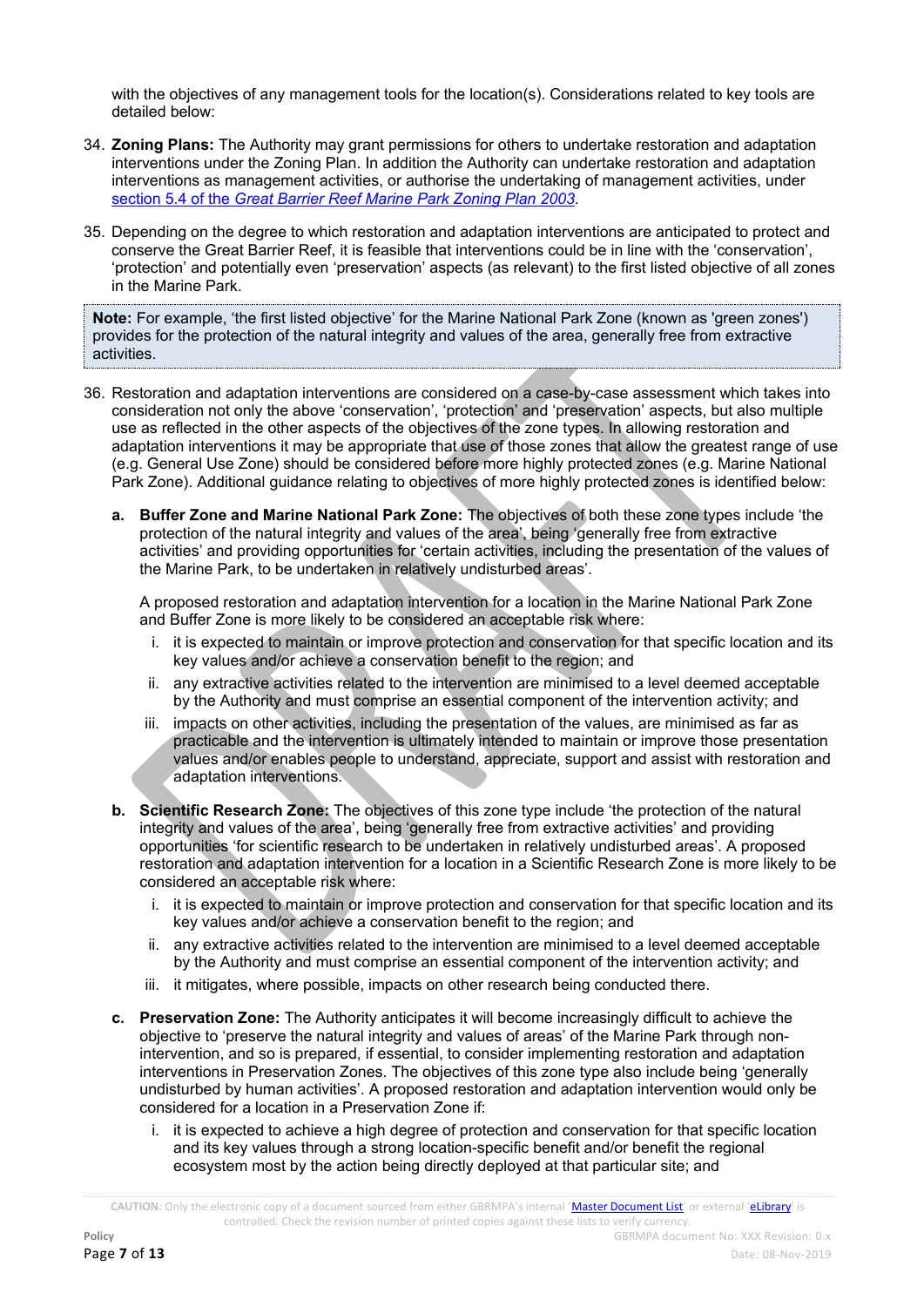- ii. it is a priority for management and done sparingly either under section 5.4 of the Zoning Plan (directly by the Authority, or authorised by the Authority in co-operation with QPWS&P through the Reef Joint Field Management Program, or in partnership with others which may include a formal arrangement) or by permission; and
- iii. entry is only granted for a specified period of time because these benefits outweigh risks of limited human visitation; and
- iv. any extractive activities related to the intervention are minimised as far as possible to a level deemed acceptable by the Authority and must comprise an essential component of the intervention activity; and
- v. it is done using a proven or lower-risk approach to achieve the intended benefits for the Reef, with the least impacts on other values of the site.
- **d. Commonwealth Islands Zone:** The objectives of this zone also include aspects to provide for 'facilities and uses consistent with the values of the area'. A proposed restoration and adaptation intervention for a location in Commonwealth Island Zone is more likely to be considered an acceptable risk where:
	- i. it is expected to maintain or improve protection and conservation for that specific location and its key values and/or achieve a conservation benefit to the region; and
	- ii. it mitigates impacts on other uses of the location, where possible.

### *Examples:*

37. *When there is a high risk of coral bleaching, the Authority may undertake or consider allowing cooling and shading interventions (after appropriate pilot studies), including associated structures and activities, to reduce local coral bleaching stress and protect high value coral habitat within the Remote Natural Area. The importance of the proposed intervention location(s) for regional coral replenishment and persistence is a key consideration.*

*When natural recovery is unlikely to occur following disturbance, the Authority may undertake or consider allowing interventions using an established technique to help accelerate recovery in a Preservation Zone*.

- 38. There are a number of management tools that overlay the zoning arrangements outlined above. Additional guidance relating broadly to use of these management tools is identified below:
	- **a. Remote Natural Area:** Under the Zoning Plan, most of the area north of Lizard Island to the tip of Cape York is part of a Remote Natural Area overlay. The objectives of this overlay include the objectives of the zones that fall within the Area and additional aspects to ensure the Area 'remains in a state that is largely unaltered by works or facilities' and provides 'opportunities for quiet appreciation and enjoyment'. As restoration and adaptation interventions could assist in helping to reverse the degradation in the Remote Natural Area from the 2016 and 2017 mass coral bleaching events, the policy intent in the longer term is to consider a broader range of activities in the Remote Natural Area as part of restoration and adaptation interventions in the future. A proposed restoration and adaptation intervention for a location in the Remote Natural Area is more likely to be considered an acceptable risk where:
		- i. it is consistent with the other considerations detailed in this policy for where the proposed intervention would occur; and
		- ii. it is a priority for management and expected to maintain or improve protection and conservation for that specific location and its key values and/or achieve a conservation benefit for the region; and
		- iii. it limits, where possible, facilities and works required to undertake the intervention.
	- **b. Special Management Areas:** The objectives of Special Management Areas that may relate to restoration and adaptation interventions include conservation of species; conservation of natural resources; protection of cultural or heritage values; appreciation by the public; and emergency situations requiring immediate management action. A proposed restoration and adaptation intervention for a location in a Special Management Area is more likely to be considered an acceptable risk where:
		- i. it is consistent with the other considerations detailed in this policy for where the proposed intervention would occur; and
		- ii. it is consistent with the objectives of the specific Special Management Area.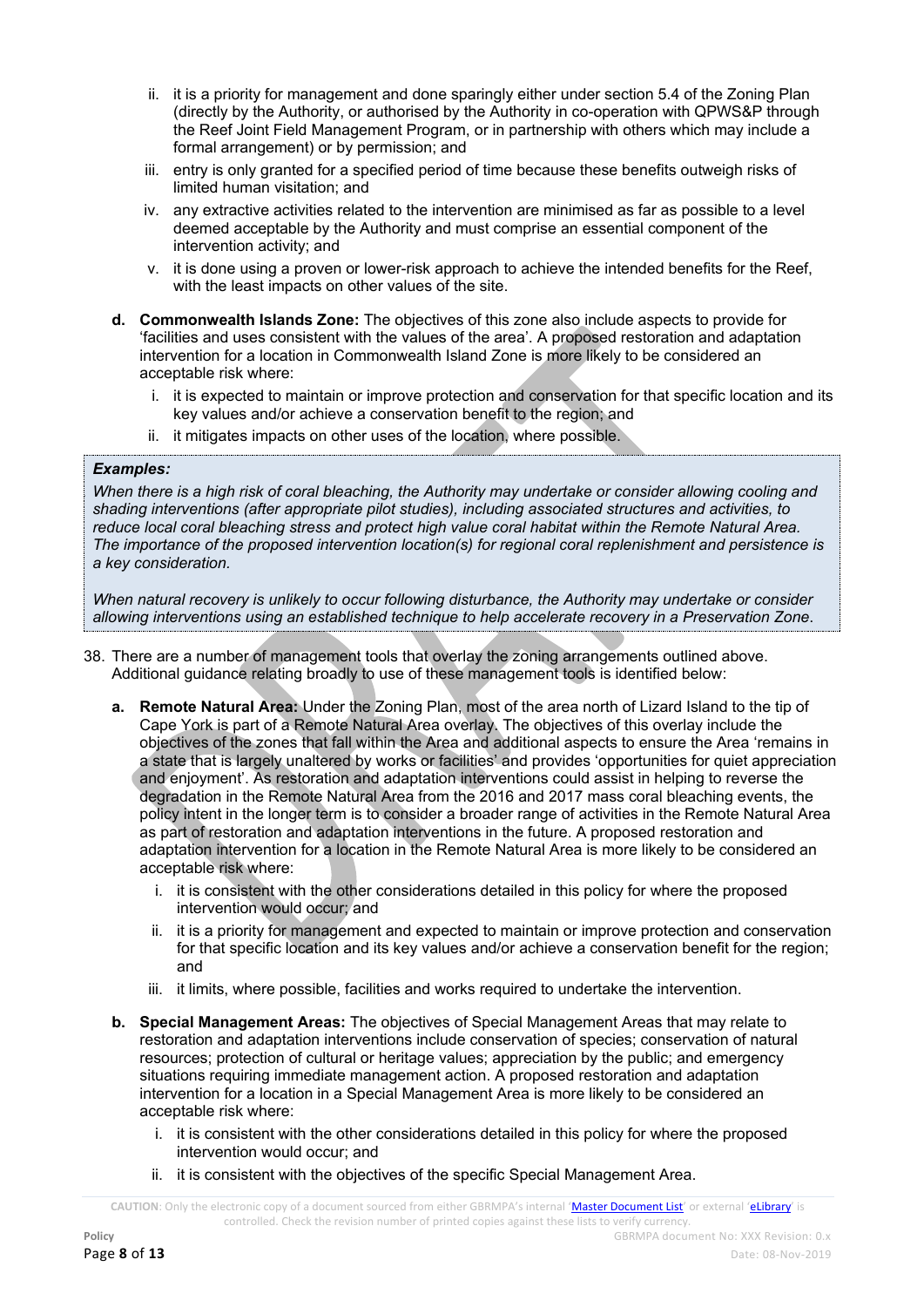*Example: When required, the Authority is prepared to consider a coral nursery/ coral gardening project in a Public Appreciation Special Management Area specifically to support restoration and adaptation interventions that are a priority for management. It cannot include any commercial aquaculture*.

- c. **Plans of Management:** Plans of Management help to protect and conserve values of the Marine Park at a regional scale while allowing for a range of experiences. The Plans for offshore Cairns and Port Douglas, Hinchinbrook and the Whitsundays manage access (e.g. vessel length and group sizes at locations), types and numbers of tourism operations and facilities, frequency of visitation and specific uses of the planning areas. Research is enabled under the plans. As interventions move from research to practice, the Authority has discretion to consider the permitting of restoration and adaptation interventions. A proposed restoration and adaptation intervention for a location in a planning area is more likely to be considered an acceptable risk where:
	- i. it is consistent with the other considerations detailed in this policy for where the proposed intervention would occur; and
	- ii. it maintains the intent of the Plans. The Plans of Management allow for some discretion by delegates of the Authority when considering activities that were not considered in the making of the Plans.

*Example: Coral bommies displaced by cyclones may be returned and stabilised in a Plan of Management 'natural' setting which is generally free from facilities and larger vessels*.

39. While a priority intervention is underway, it may be necessary to temporarily restrict other incompatible use of, or access to, an area. The Authority will consult potentially affected Marine Park users before doing this, unless an urgent response is required (e.g. following an incident). Any restrictions would be implemented using appropriate planning and management tools. Generally, a voluntary arrangement to limit access should be considered before considering a more formal option such as a special management area at the location for the duration of the activity.

*Example: Entry or vessel transit of a local reef site may not be compatible with the temporary deployment of surface films to shade coral habitat during an acute heat stress event*.

- 40. The Authority recognises a wide range of actions or processes, engineering concepts and delivery methods are likely to be required to produce and deploy restoration and adaptation interventions in the Marine Park at the targeted range of scales. Proposals will undergo careful assessment to safeguard the values of the Marine Park.
- 41. The management agencies may consider that an intervention has become part of a habitat structure and is providing ongoing conservation benefit (whether specifically designed to or not). If the Authority decides this is the case then the obligations of the permit or authorisation holder would cease. The Authority has the final decisions on if or when this occurs, and any pre-conditions that must be met (see also the [Reef](http://elibrary.gbrmpa.gov.au/jspui/bitstream/11017/3420/5/v1-Applications-for-restoration_adaptation-projects-%28Joint%29.pdf)  [Intervention Application Guidelines](http://elibrary.gbrmpa.gov.au/jspui/bitstream/11017/3420/5/v1-Applications-for-restoration_adaptation-projects-%28Joint%29.pdf) for further considerations including choice of materials).

*Example: To increase rates of reef recovery following major disturbances, there is a potential role for interventions that add reef structures and stabilise or consolidate habitat (e.g. consolidating cyclone-derived rubble). Over time, a structure may become part of the reef matrix and be a substrate for coral with a growing community of corals and other marine life upon it, and the artificial structure becomes hidden from view. In this case, the conservation outcomes are maximised by the structure remaining in the Marine Park*.

- 42. The Authority will consider and seek to maximise the public good from restoration and adaptation intervention programs and proposals in the Marine Park, especially the conservation outcomes for the Reef and all the values connected to it. The Authority recognises that in order to be financially viable, some restoration and adaptation intervention projects may require association with activities of a commercial nature, and this may result in proponents deriving secondary commercial benefits (see also paragraph 10 of this policy).
- 43. The Authority considers that it is generally desirable to facilitate and maintain public access to the benefits of restoration and adaptation intervention research and technology development and innovation. This may be through conditions of a permission or other contractual arrangements.

**CAUTION**: Only the electronic copy of a document sourced from either GBRMPA's internal '[Master Document List](http://qudos/masterdocumentlist/)' or external '[eLibrary](http://elibrary.gbrmpa.gov.au/jspui/)' is controlled. Check the revision number of printed copies against these lists to verify currency.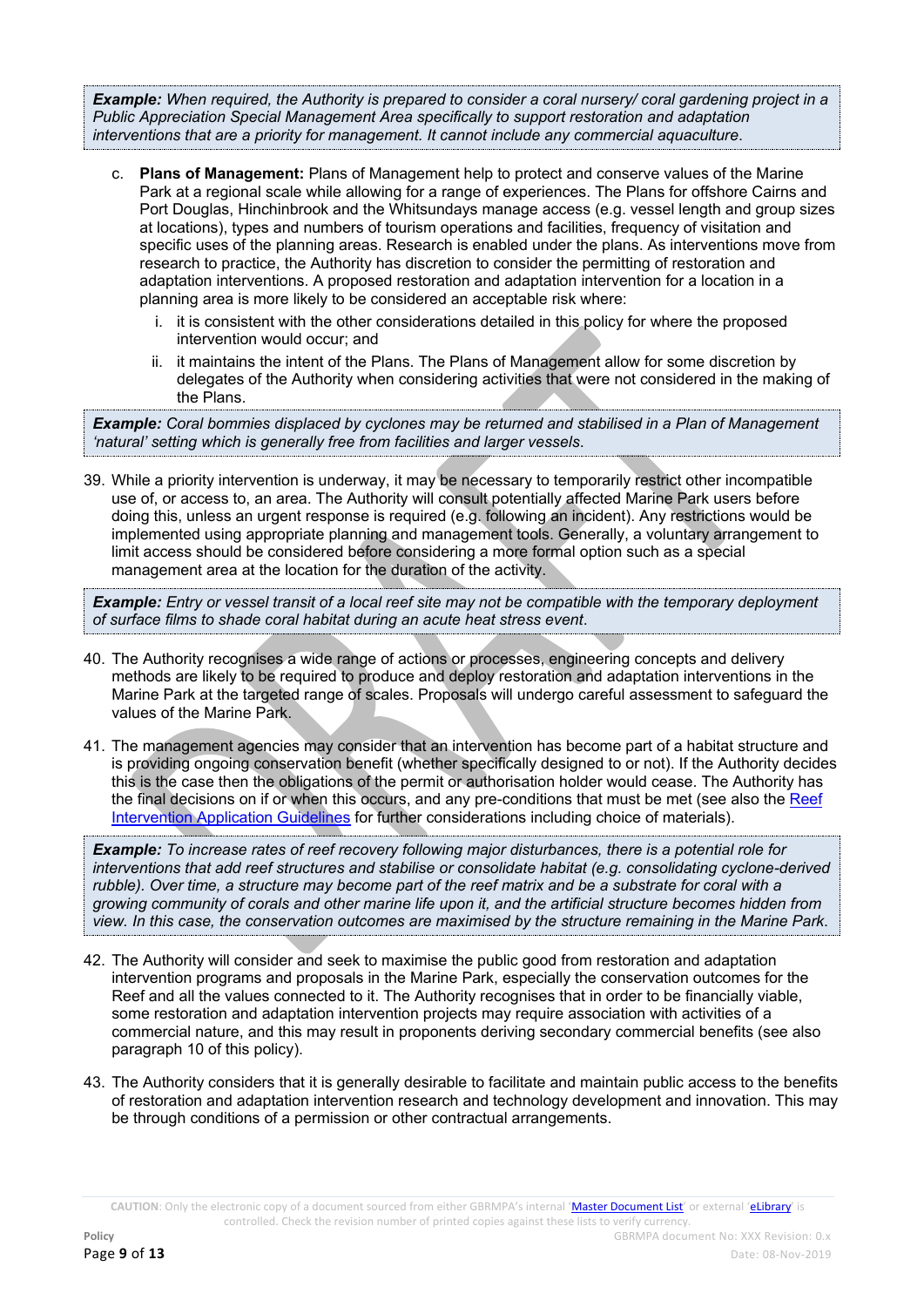# Implementation

- 44. This Policy will take effect from the date it is approved and be complemented by an updated Reef Intervention Application Guidelines.
- 45. The Authority will undertake necessary tasks to implement this policy, including:
	- Where required, seeking to clarify the Authority's policies and arrangements to provide for more explicit consideration of, and to better enable, appropriate restoration and adaptation interventions.
	- Ensuring good governance, procedures and practices.
	- Continuing to progress tasks under Authority work programs that improve relevant aspects of the planning and management system and associated tools.
	- Implementing periodic reviews of this policy (and supporting Guidelines), and if required developing additional guidelines for specific issues.
	- Continuing to work with other relevant regulators and streamline processes (including for permissions) to enable the conduct of restoration and adaptation interventions.
	- Making information publicly available on restoration and adaptation interventions underway or completed in the Marine Park that is up-to-date, comprehensive, relevant and informative.
	- Encouraging others to make results of interventions open access and to make information publicly available on restoration and adaptation intervention options being investigated and their potential benefits and risks.
	- Sharing practice and lessons learnt from interventions with others, nationally and internationally.

# Background information

- 46. The Australian and international community are concerned about the [very poor long-term outlook for the](file:///C:/Users/rachelp/Desktop/ADD%20URL%20to%20Outlook%202019)  [Great Barrier Reef ecosystem under ongoing climate change,](file:///C:/Users/rachelp/Desktop/ADD%20URL%20to%20Outlook%202019) as they consider the Reef to be an irreplaceable icon which belongs to the global community.
- 47. To ensure the Great Barrier Reef is a functioning ecosystem in the future, urgent global action is essential to achieve net zero CO<sub>2</sub> emissions by mid-century and restrict global warming to  $1.5^{\circ}$ C (or ideally less) above pre-industrial levels under [the Paris Agreement.](file:///C:/Users/rachelp/Desktop/ADD%20URL) This is why the Authority states that restoration efforts do not negate the need to address the [serious threats from climate change to the Reef.](http://elibrary.gbrmpa.gov.au/jspui/handle/11017/3460)
- 48. The Authority is strengthening its work with partners to improve the condition of Reef values and build resilience to climate change by reducing local, Marine Park and catchment pressures. However, this is no longer enough as climate change is accelerating the impact of many of the threats the Reef faces faster than it can naturally adapt or recover. Additional action to help the Reef is likely to be needed under all climate scenarios, and the Authority is pro-actively preparing for this more interventionist approach as managers and regulators.
- 49. An interventionist approach in the Marine Park is consistent with contemporary resilience-based and ecosystem-based management of marine protected areas including coral reef ecosystems. This direction of managing the Reef for resilience was signalled in the [Reef Blueprint](http://www.gbrmpa.gov.au/our-work/reef-strategies/managing-for-a-resilient-reef) and [Reef 2050 Long-term](https://www.environment.gov.au/marine/gbr/long-term-sustainability-plan)  [Sustainability Plan.](https://www.environment.gov.au/marine/gbr/long-term-sustainability-plan)
- 50. The impacts of climate change and other cumulative impacts are not only affecting the Reef's ecosystem health, but all other interconnected values as well. Flow-on impacts also extend to the Indigenous heritage values of Traditional Owners, as well as to nationally important and regionally vital industries, particularly tourism and fisheries. Social values for communities along the coast, for which the Reef is part of their enjoyment and daily life, are also being impacted.

**CAUTION**: Only the electronic copy of a document sourced from either GBRMPA's internal '[Master Document List](http://qudos/masterdocumentlist/)' or external '[eLibrary](http://elibrary.gbrmpa.gov.au/jspui/)' is controlled. Check the revision number of printed copies against these lists to verify currency.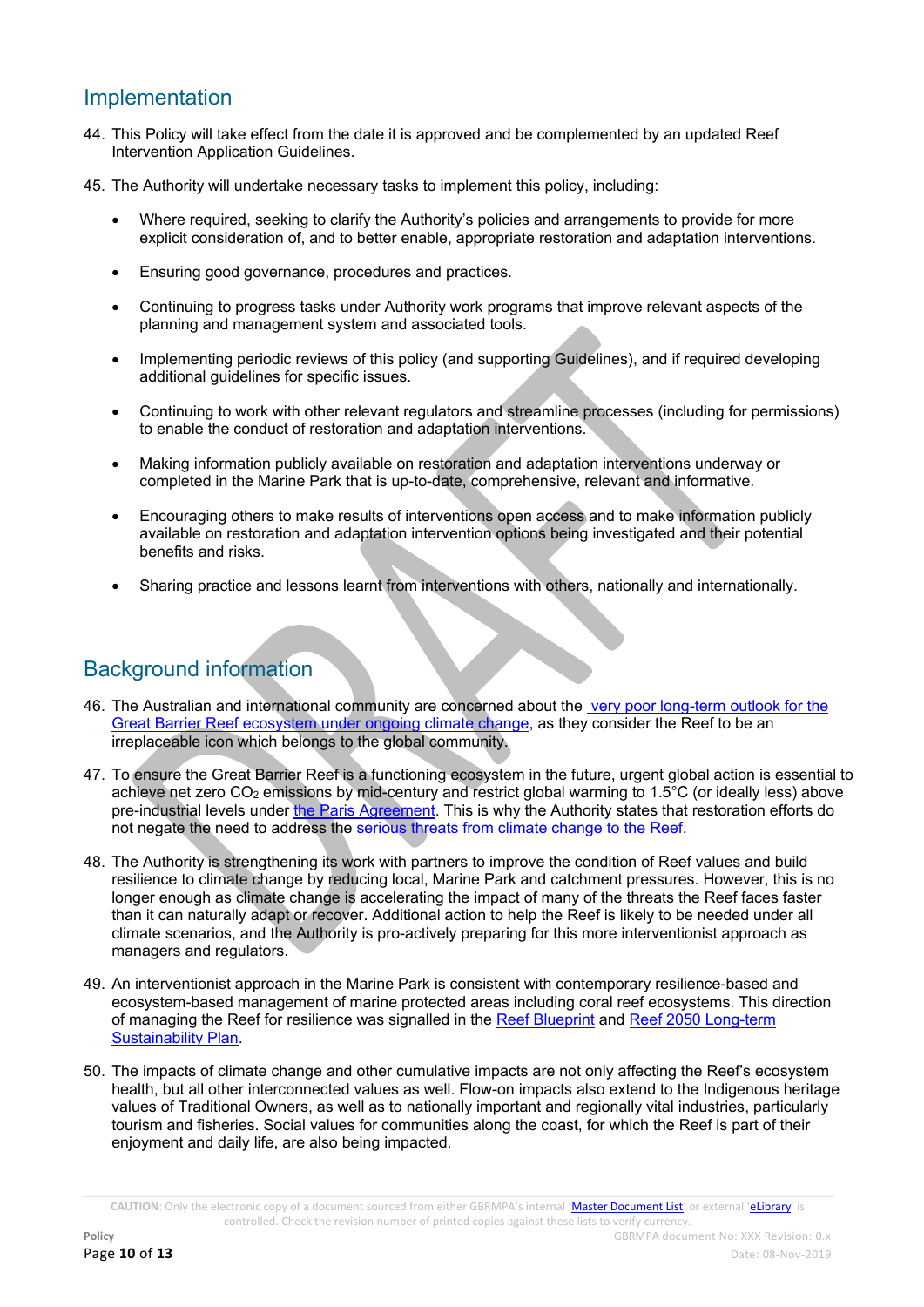- 51. Significant work is underway to develop interventions to help the Great Barrier Reef ecosystem while climate change is addressed. This presents a considerable technical and scientific challenge, and there are multiple natural, human, and technological factors at play. At this stage the likely future success of Reef intervention efforts remains unknown.
- 52. In the short to medium-term, restoration and adaptation interventions can provide benefits as part of a dynamic, resilience-based management approach. In the long-term, under circumstances where severe climate change is avoided, it is anticipated interventions are likely to assist in rebuilding the Reef faster.
- 53. Some restoration and adaptation interventions are ready to deliver small-scale conservation benefits. Others are at earlier stages of development, where project outcomes are mainly about proving a concept, advance techniques, or addressing critical information gaps in our knowledge and understanding of restoration and adaptation. Small-scale interventions and trials are underway in the Marine Park, and some programs have been proceeding for some years (e.g[. to support breeding turtles on Raine Island\)](file:///C:/Users/rachelp/Desktop/ADD%20URL).
- 54. Over time, the Authority anticipates the focus shifting to deploying larger-scale interventions, but recognise that delivery methods have upper and lower limitations of scale, driven by logistics or costs. Improving the understanding of relationships between intervention actions and impacts is important.
- 55. At any particular site, there may be real limitations to achieving recovery to a pre-disturbance condition, and at least in some instances this may not be realistic. This is why the Authority states restoration and adaptation intervention goals and outcomes should be forward-looking and realistic to the species, habitat's or ecosystem's ability to withstand or recover from damage.
- 56. For restoration and adaptation interventions in the Marine Park, this policy should be read in conjunction with the Reef Intervention Application Guidelines, Environmental Impact Management Policy: Permission System and other relevant legislation, policies and standards, as listed within Appendix 1.
- 57. Other relevant legislation may include the *Environment Protection (Sea Dumping) Act 1981,* the *Environment Protection and Biodiversity Conservation Act 1999,* the *Marine Parks Act 2004 (Qld),* the *Marine Parks Regulations 2017 (Qld),* and the *Marine Parks (Great Barrier Reef Coast) Zoning Plan 2004.*  See Appendix 1 and other regulators such as the Office of Gene Technology Regulator and Queensland Department of Agriculture and Fisheries that may require additional permissions, approvals and/or licences.

# **Definitions**

**Artificial reef** In the context of reef restoration and adaptation interventions the Authority views an artificial reef as a substrate on which corals grow which is meant to remain in the Marine Park.

**Aquaculture operation** Has the meaning as defined in the *Great Barrier Reef Marine Park Zoning Plan 2003*. In the context of reef restoration and adaptation interventions, the Authority is of the view that an aquaculture operation is an activity of a commercial nature only.

**Commerciality or commercial nature** In determining if an activity is of a commercial nature, the Authority considers if the primary purpose of the activity constitutes, or has sufficient connection with, the provision of goods or services for reward (either monetary or non-monetary). Refer to the Authority's [Guidelines for](http://elibrary.gbrmpa.gov.au/jspui/bitstream/11017/3226/1/App-Joint-Permissions-GUI-v1.pdf)  [applications for joint permissions.](http://elibrary.gbrmpa.gov.au/jspui/bitstream/11017/3226/1/App-Joint-Permissions-GUI-v1.pdf)

**Coral nursery / coral gardening** A coral propagation activity done for the primary purpose of noncommercial coral reef conservation / restoration (e.g. research). In the context of reef restoration and adaptation interventions, the Authority views an artificial reef as a substrate on which corals grow which is meant to remain in the Marine Park, whilst coral gardening is considered to be corals growing on racks, trees, etc. that are mainly intended for outplanting back into the natural environment.

**Ecosystem-based management** – the Authority takes an integrated approach to managing an ecosystem and matters affecting that ecosystem, with the main object being to maintain ecological processes, biodiversity and functioning biological communities.

**Facility** Has the meaning as defined in subsection 3(A)(9) of the *Great Barrier Reef Marine Park Act 1975.*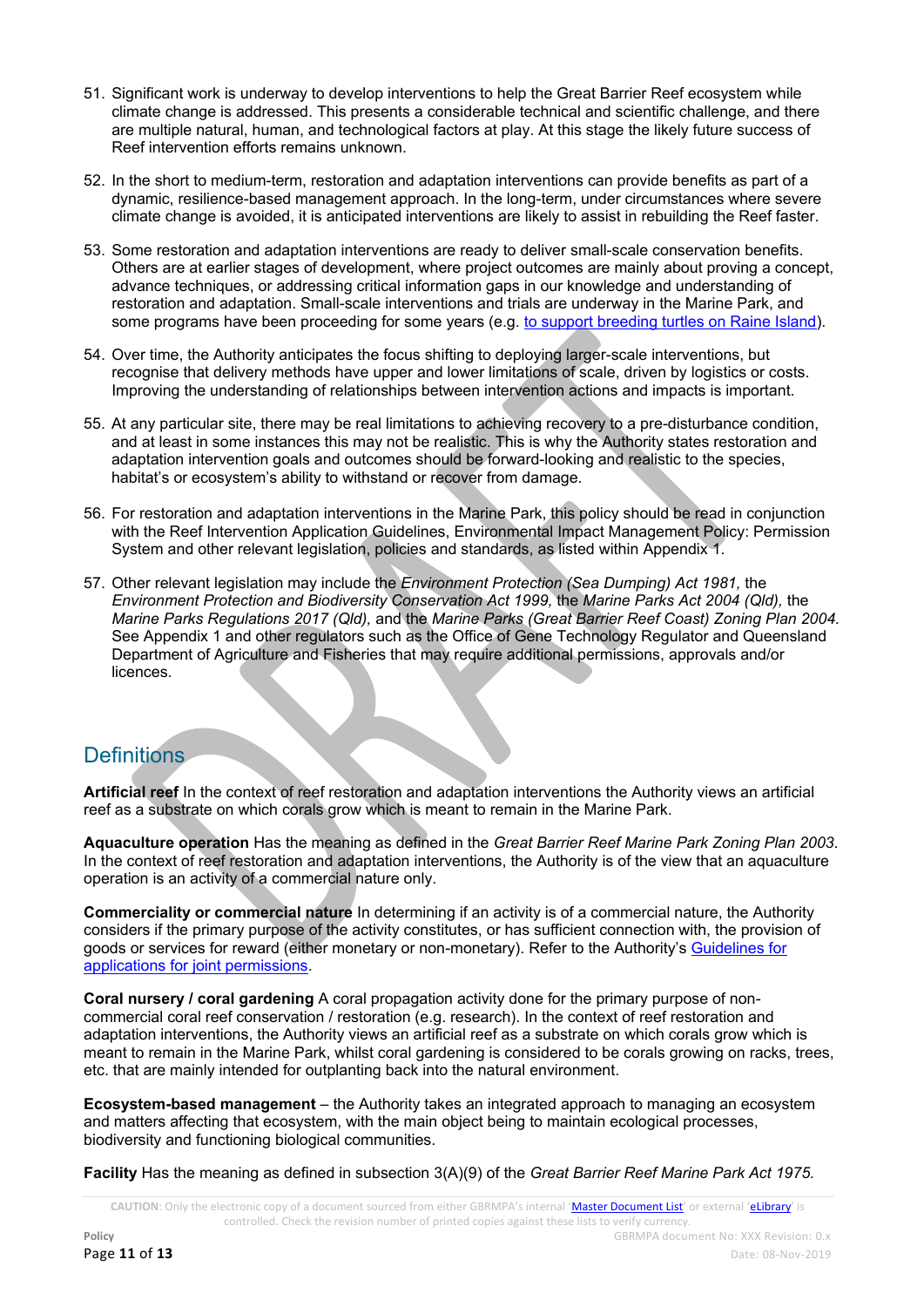**Management activities** are activities undertaken by the Authority or authorised by the Authority in cooperation or under an agreement, for the purposes of managing the Marine Park under [section 5.4 of the](http://hdl.handle.net/11017/3547)  *[Great Barrier Reef Marine Park Zoning Plan 2003.](http://hdl.handle.net/11017/3547)* Management activities include, but are not limited to, delivering services, carrying out research or investigations and providing incident response support, to assist in the management of the Marine Park.

**Permit** A written document issued by the Authority that contains one or more permissions and any conditions attached to such permission(s).

**Pilot study** In the context of reef restoration and adaptation interventions a pilot study is a small scale preliminary study conducted in the field in order to evaluate feasibility, time, cost, adverse impacts, and gain knowledge prior to allowing a full-scale restoration/adaptation activity.

**Proof of concept** In the context of reef restoration and adaptation interventions proof of concept is typically derived from pilot studies, literature reviews and scientific papers.

**Resilience-based management** – defining features of the Authority's approach are set out in the Great Barrier [Reef Blueprint](http://www.gbrmpa.gov.au/our-work/reef-strategies/managing-for-a-resilient-reef) and include being future-focused, dynamic and adaptive; understanding the processes of resilience to guide management actions and adaptation responses; taking a system perspective; having an understanding of scale; and being collaborative and innovative.

**Resilience network** means a decision-support system being developed by the Authority under the Great Barrier Reef Blueprint for Resilience, which is intended to be used to identify a set of priority reefs.

**Restoration and adaptation intervention(s)** mean an action, or set of actions, undertaken in the Marine Park to support or build ecosystem resilience and achieve conservation benefits for the Great Barrier Reef.

**Sensitive environments** are areas that contain populations or assemblages of organisms, or habitats, that are considered to have significant conservation and / or cultural heritage values. Examples may include dugong protection areas, fish spawning aggregation sites, seagrass beds, breeding areas, and diverse, rare or very old coral assemblages.

**Structure** In the context of reef restoration and adaptation interventions a structure is a facility.

### **Great Barrier Reef Marine Park Authority**

PO Box 1379 Townsville Qld 4810 **Australia** 

Phone + 61 7 4750 0700 Fax + 61 7 4772 6093 Email info@gbrmpa.gov.au [www.gbrmpa.gov.au](http://www.gbrmpa.gov.au/)

| <b>Document control information</b> |  |
|-------------------------------------|--|
| Approved by:                        |  |
| Last reviewed:                      |  |
| Next review:                        |  |
| Created:                            |  |
| Document custodian:                 |  |
| Replaces:                           |  |

**CAUTION**: Only the electronic copy of a document sourced from either GBRMPA's internal '[Master Document List](http://qudos/masterdocumentlist/)' or external '[eLibrary](http://elibrary.gbrmpa.gov.au/jspui/)' is controlled. Check the revision number of printed copies against these lists to verify currency.

**Policy Policy Policy GBRMPA** document No: XXX Revision: 0.x **Page 12 of 13** Date: 08-Nov-2019